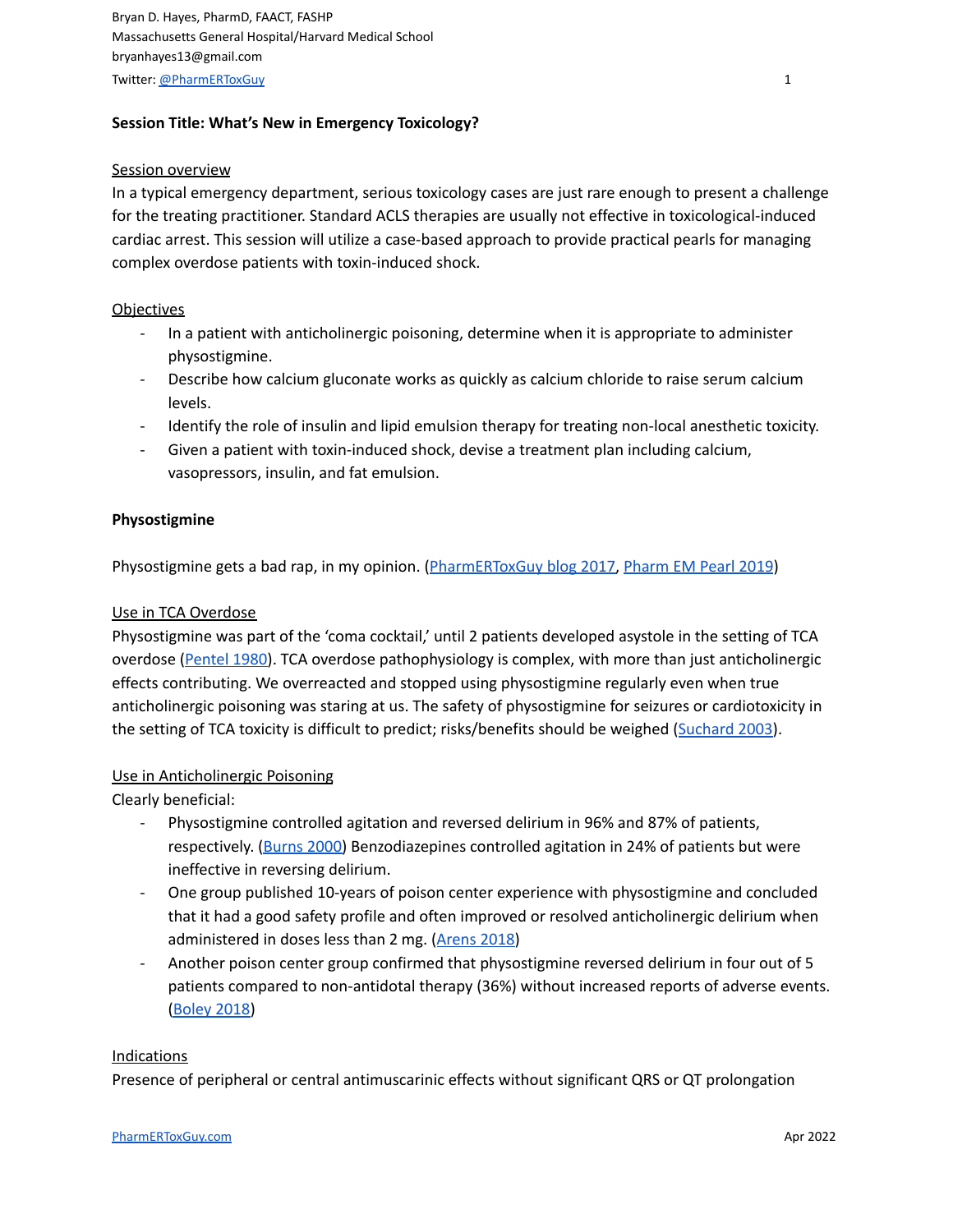Bryan D. Hayes, PharmD, FAACT, FASHP Massachusetts General Hospital/Harvard Medical School bryanhayes13@gmail.com Twitter: [@PharmERToxGuy](https://twitter.com/pharmertoxguy) 2

- Peripheral: dry mucosa, dry skin, flushed face, mydriasis, hyperthermia, decreased bowel sounds, urinary retention, and tachycardia
- Central: agitation, delirium, hallucinations, seizures, and coma

## Adverse Effects

Have atropine available at the bedside in case you overshoot or an alternative diagnosis is underlying.

#### Contraindications (package insert)

Reactive airway disease, peripheral vascular disease, intestinal or bladder obstruction, intraventricular conduction defects, AV block, and in patients receiving choline esters and succinylcholine.

## Dose

- 1 to 2 mg in adults and 0.02 mg/kg (max, 0.5 mg in children) IV infused over at least 5 minutes
- Onset is within minutes ([Holzgrafe](https://www.ncbi.nlm.nih.gov/pubmed/4796567) 1973); can be repeated after 10 to 15 minutes

## My Algorithm

- 1. Lorazepam 2 mg IV for agitation, can be repeated
- 2. Physostigmine 1 mg IV over 5 minutes (mixed in 50 mL NS), can be repeated

## Stock it in your ED.

#### **Toxin-Induced Cardiovascular Collapse**

Expert consensus recommendations for management of calcium channel blocker poisoning in adults [\(St-Onge](https://www.ncbi.nlm.nih.gov/pubmed/27749343) 2017)

- Majority of literature/evidence on CCB overdose is heterogenous, biased, and low-quality.
- Interventions with the strongest evidence are high-dose insulin and extracorporeal life support.
- Interventions with less evidence, but still possibly beneficial, include calcium, dopamine, norepinephrine, 4-aminopyridine (where available), and lipid emulsion therapy.
- Glucagon is no longer recommended for CCB overdose.

#### Treatments for Toxin-Induced Shock

- 1. Initial assessment and treatment should include charcoal (if indicated), atropine (if bradycardia), calcium, and crystalloid fluids. Goals: preserve organ perfusion and increase survival
- 2. Glucagon should be administered for BB overdoses (3-5 mg IV/IO). Beware of vomiting (ondansetron prn). If successful, glucagon infusion may be administered at a rate of 5-15 mg/hr.
	- a. Available in 1 mg vials (powder), each needs reconstitution with sterile water. This takes a few minutes to prepare, even if glucagon is stocked in your unit-based cabinets.
- 3. Calcium give it, optimal dose unclear. Start with at least  $1 \text{ gm}$  CaCl<sub>2</sub> or  $2 \text{ gm}$  calcium gluconate.
	- a. Does calcium gluconate act slower than CaCl<sub>2</sub> because it needs hepatic activation? No!
		- i. Serum ionized calcium levels were measured in 15 hypocalcemic patients during the anhepatic stage of liver transplantation. Half received CaCl<sub>2</sub> 10 mg/kg, the other half received calcium gluconate 30 mg/kg. Equally rapid increases in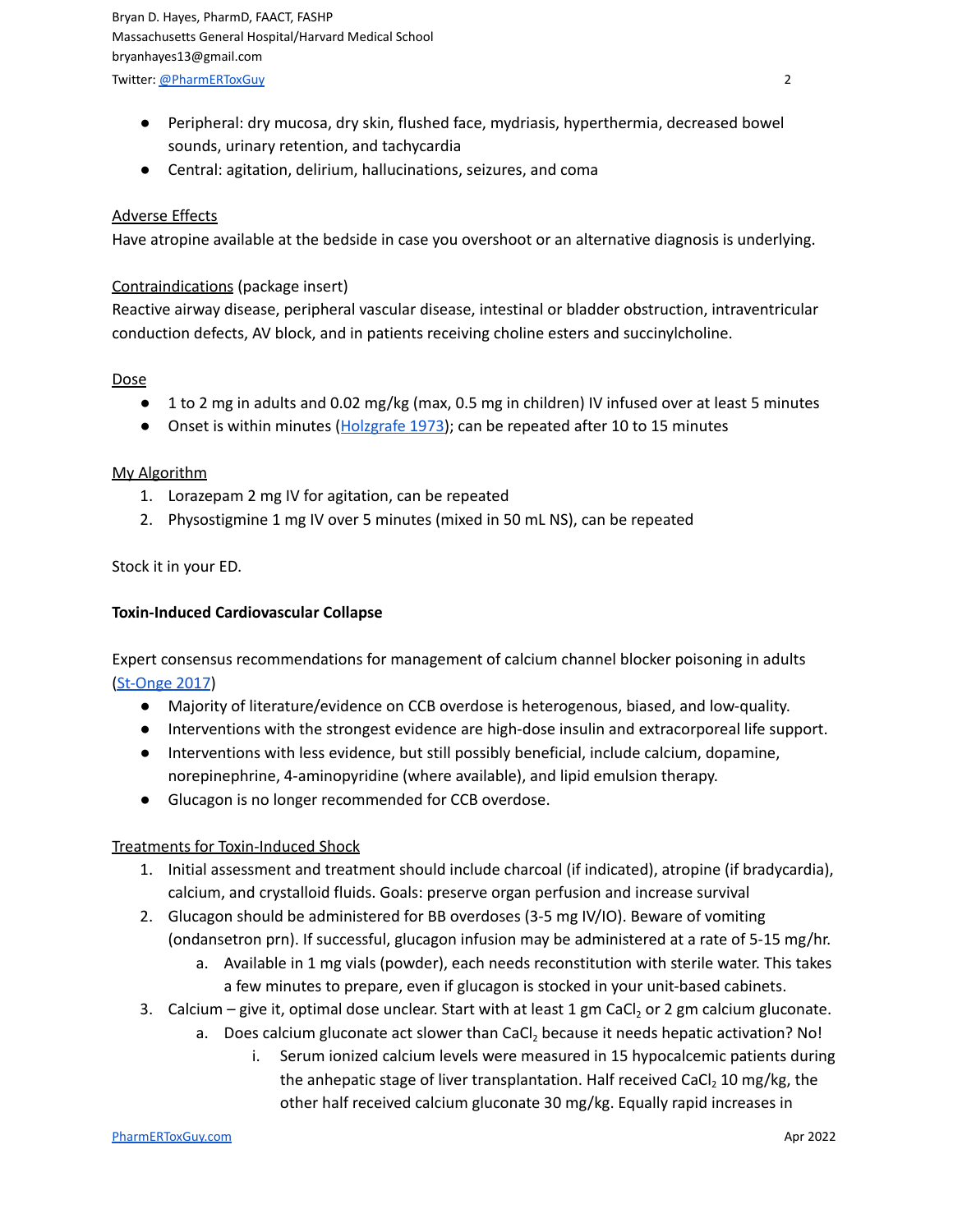calcium concentration were observed, suggesting that calcium gluconate does not require hepatic metabolism for the release of calcium in the absence of hepatic function. [\(Martin](https://www.ncbi.nlm.nih.gov/pubmed/2360741) 1990)

- ii. A randomized prospective study in both children and dogs compared ionization of CaCl<sub>2</sub> and calcium gluconate (Cote [1987\)](https://www.ncbi.nlm.nih.gov/pubmed/3565811). Equal elemental calcium doses of calcium gluconate (10%) and CaCl $_2$  (10%):
	- 1. Are equivalent in their ability to raise calcium concentration
	- 2. The changes in calcium concentration are short-lived (minutes)
	- 3. The rapidity of ionization seems to exclude hepatic metabolism as an important factor in the dissociation of calcium gluconate
- iii. In ferrets and in vitro human blood, equimolar quantities of CaCl<sub>2</sub> and calcium gluconate produced similar changes in plasma ionized calcium concentration. This does not support the common suggestion that CaCl<sub>2</sub> is preferable to calcium gluconate because of its greater ionization. [\(Heining](https://www.ncbi.nlm.nih.gov/pubmed/6507824) 1984)
- 4. Vasopressors should be instituted early on. Though no one vasopressor is preferred, epinephrine or norepinephrine both are good starting choices with  $\beta_1$  and  $\alpha_1$  agonist properties.
	- a. One inpatient toxicology service reported good success with high-dose vasopressors for CCB toxicity over a 25-year period [\(Levine](https://www.ncbi.nlm.nih.gov/pubmed/23642908) 2013).
	- b. Vasopressors should generally be used in conjunction with high-dose insulin therapy.
	- c. Human cases suggest that even though vasopressors are not often effective, they don't seem to be harmful (unlike in the animal data) [\(Skoog](https://www.ncbi.nlm.nih.gov/pubmed/28152638) 2017)
- 5. Insulin (Jang [2014;](https://www.ncbi.nlm.nih.gov/pubmed/24275170) [Engebretsen](https://www.ncbi.nlm.nih.gov/pubmed/21563902) 2011)
	- a. High-dose insulin (bolus + infusion) safe in refractory CCB/BB overdose (Cole [2018](https://www.ncbi.nlm.nih.gov/pubmed/29452919))
	- b. In the nonstressed state, the heart primarily catabolizes free fatty acids for its energy needs, while the stressed myocardium switches preference to carbohydrates. Insulin's positive inotropic effects seem to occur because of metabolic support of the heart during hypodynamic shock.
	- c. CCB overdose patients typically present with hyperglycemia, in part due to blocking of L-type calcium channels on the pancreas that lead to insulin secretion [\(Levine](https://www.ncbi.nlm.nih.gov/pubmed/17855820) 2007). This may be one way to differentiate CCB overdose from BB (may present with hypoglycemia or normoglycemia).
	- d. Dose: regular insulin bolus 1 unit/kg IV, then infusion 0.5-1 unit/kg/hour
		- i. Monitor potassium
		- ii. Monitor glucose
			- 1. A recommended starting dose of dextrose is 0.5 g/kg/hr delivered as  $D_{25}$ W or  $D_{50}$ W (by central venous access).
			- 2. Insulin receptors are saturable, meaning that the hypoglycemia is limited at a certain point. You may end up needing less dextrose than you think, but still proceed with caution.
	- e. Challenges of starting high dose insulin [\(Schult](https://pubmed.ncbi.nlm.nih.gov/34957477/) 2022)
		- i. High dose is not familiar to physicians, nurses, and pharmacists.
		- ii. Education is required to get everyone on board (education is recommended to be recurrent and prior to your first massive CCB/BB overdose)